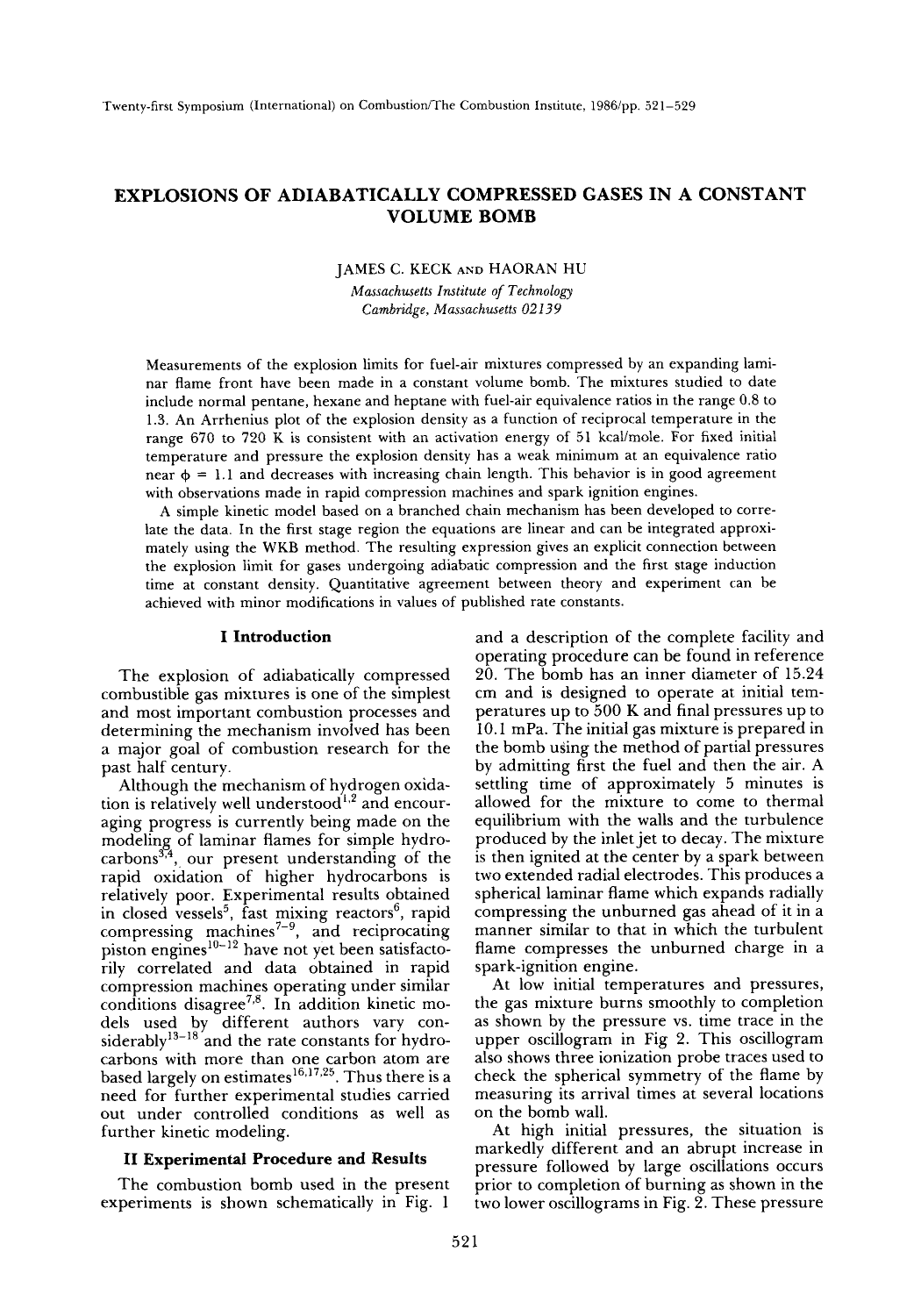

FIG. 1. Schematic diagram of the constant volume spherical combustion bomb used to determine explosion limits.  $20\frac{1}{2}$ 



FIG. 2. Oscillograph records showing pressure and ionization current traces for various initial pressures. The upper record is typical of normal burning; the two lower records are typical of cases in which an explosion of the end gas occurs prior to completion of normal burning.

traces are virtually identical to those observed for rapid compression machines<sup>7</sup>, and sparkignition engines operating under "knocking" conditions<sup>21</sup>. At the time of the abrupt pressure increase large signals are observed on all ioniza-



FIG. 3. Explosion pressures as a function of unburned gas temperatures for n-pentane, n-hexane and n-heptane. Open symbols represent cases in which the charge burned to completion without an end gas explosion. Vertical dashed lines show maximum temperature reached if no explosion occurs.

tion probes traces. The dispersion in these signals is less than 50  $\mu$ s suggesting that the explosion of the remaining unburned charge is effectively homogeneous.

An example of the explosion limits observed in the constant volume bomb for several normal alkane fuels is shown by the plots in Fig. 3. The solid symbols indicate the pressure and unburned gas temperature at which the explosion occurred. The diagonal solid lines show the isentropes along which the unburned core gas outside the thermal boundary layers is compressed, and the open symbols and vertical dashed lines show the final temperature for the case where the gas mixture burns smoothly to completion. The magnitude of the observed explosion pressure as well as its dependence on temperature and molecular weight are all in good agreement with observations made in rapid compression machines and spark-ignition engines.

#### *Ill Reduced Kinetic Model*

The elementary reactions involved in the oxidation of hydrocarbons have been the subject of numerous investigations over the past fifty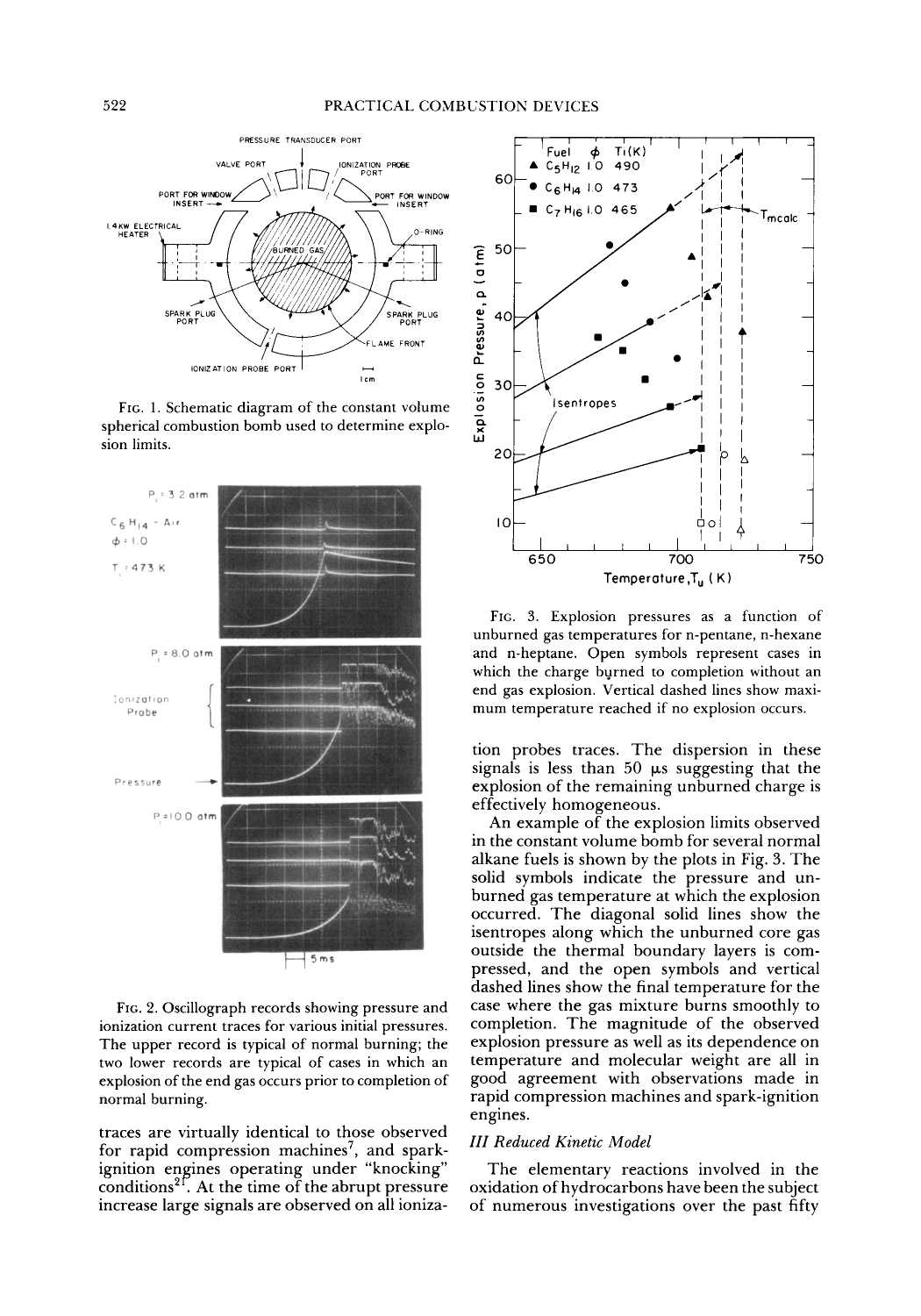years and many kinetic models for describing the homogeneous explosion of hydrocarbonoxygen-diluent mixtures have developed. Excellent reviews of this work can be found in references 2,16,22. In general it is agreed that the oxidation process involves a complex branched chain mechanism which leads to a 2-stage ignition characterized by an an initial delay interval of duration *tz* during which the radical concentration rises exponentially but the sensible energy release is negligible, followed by a second interval of duration *hi* during which the reactions go to completion and the temperature rises to its final value often in a series of steps.

Although there is little doubt that the analysis of the second stage involves a large number of reaction equations requiring numerical integration, it seems probable that the first stage can be treated using a carefully selected "reduced" set of reaction equations which can be integrated analytically. Such a "reduced kinetic model" based largely on suggestions by Benson<sup>16</sup> is shown schematically in Fig. 4. It is expected to be valid for normal alkanes with carbon numbers greater than 4 at low temperatures,  $T \leq$ 800 K, and high oxygen concentrations,  $[O_2]$  >  $V_o^{-1}$ , where  $V_o = 22,400$  cc is the standard molar volume.



Fro. 4. Branched chain model for high pressure, low temperature explosions.

Oxidation is assumed to be initiated by the hydrogen abstraction reaction:

$$
RH + O_2 \rightarrow \dot{R} + H\dot{O}_2 \qquad (R1)
$$

where  $\dot{R}$  is a normal alkane radical. The main chain involves the sequence of reactions:

$$
\dot{R} + O_2 \longleftrightarrow R\dot{O}_2 \qquad (R2)
$$

$$
RO_2 \leftarrow \rightarrow RO_2H \tag{R3}
$$

$$
RO2H + O2 \rightarrow O2RO2H
$$
 (R4)  
 
$$
O2RO2H \rightarrow OH + HO2RO
$$
 (R5)

$$
\ddot{O}H + RH + R + H_2O. \qquad (R6)
$$

Branching occurs as a result of the reactions:

$$
HO_2RO \rightarrow \dot{O}H + \dot{O}RO \qquad (R7)
$$

$$
ORO \rightarrow HORO
$$
 (R8)

$$
HORO + O_{2} \rightarrow HOROO_{2}. \qquad (R9)
$$

In the prethermal stage, the forward rates of R2-R6 are large compared to the forward rates of R1 and R7 while the reverse rates of R1 and R4-R9 are negligible. Under these conditions, the chain R2-R6 is amenable to steady state analysis and the chain propagation rate is given by

$$
k_c V = R_2^+ - R_2^- = R_3^+ - R_3^- = R_4^+ = P_{\pm}^+
$$
  
=  $R_6^+$ , (1)

where  $k_c$  is the chain propagation rate constant,

$$
V = \dot{R} + R\dot{O}_2 + RO_2H + \dot{O}_2RO_2H + \dot{O}_1
$$
\n
$$
\dot{O}H \qquad (2)
$$

is the active valence and the forward and reverse reaction rates are given by

$$
R_2^+ = k_2^+ [O_2] \dot{R} = \dot{R}/\tau_2^+ \tag{3a}
$$

$$
R_2 = k_2 - R\dot{O}_2 = R\dot{O}_2/\tau_2 \tag{3b}
$$

$$
R_3^+ = k_3^+ R \dot{O}_2 = R \dot{O}_2 / \tau_3^+ \tag{3c}
$$

$$
R_3^- = k_3^- \dot{R} O_2 H = \dot{R} O_2 H / \tau_3^-
$$
 (3d)

$$
R_4^+ = k_4^+ [O_2] \dot{R} O_2 H = \dot{R} O_2 H / \tau_4^+ \quad (3e)
$$

$$
R_5^+ = k_5^+ \dot{O}_2 R O_2 H = \dot{O}_2 R O_2 H / \tau_5^+ \quad (3f)
$$

$$
R_6^+ = k_6^+ [RH] \dot{O} H = \dot{O} H / \tau_6^+ \qquad (3g)
$$

In Eqs (3a-3g)  $k_i^+$  and  $k_i^-$  are the forward and reverse rate constants for reaction i and  $\tau_i^+$  and  $\tau_i$ <sup>-</sup> are the corresponding characteristic reaction times. Note that the radical  $HOROO<sub>2</sub>$ produced by the sequence R7-R9 has been assumed to be effectively inactive.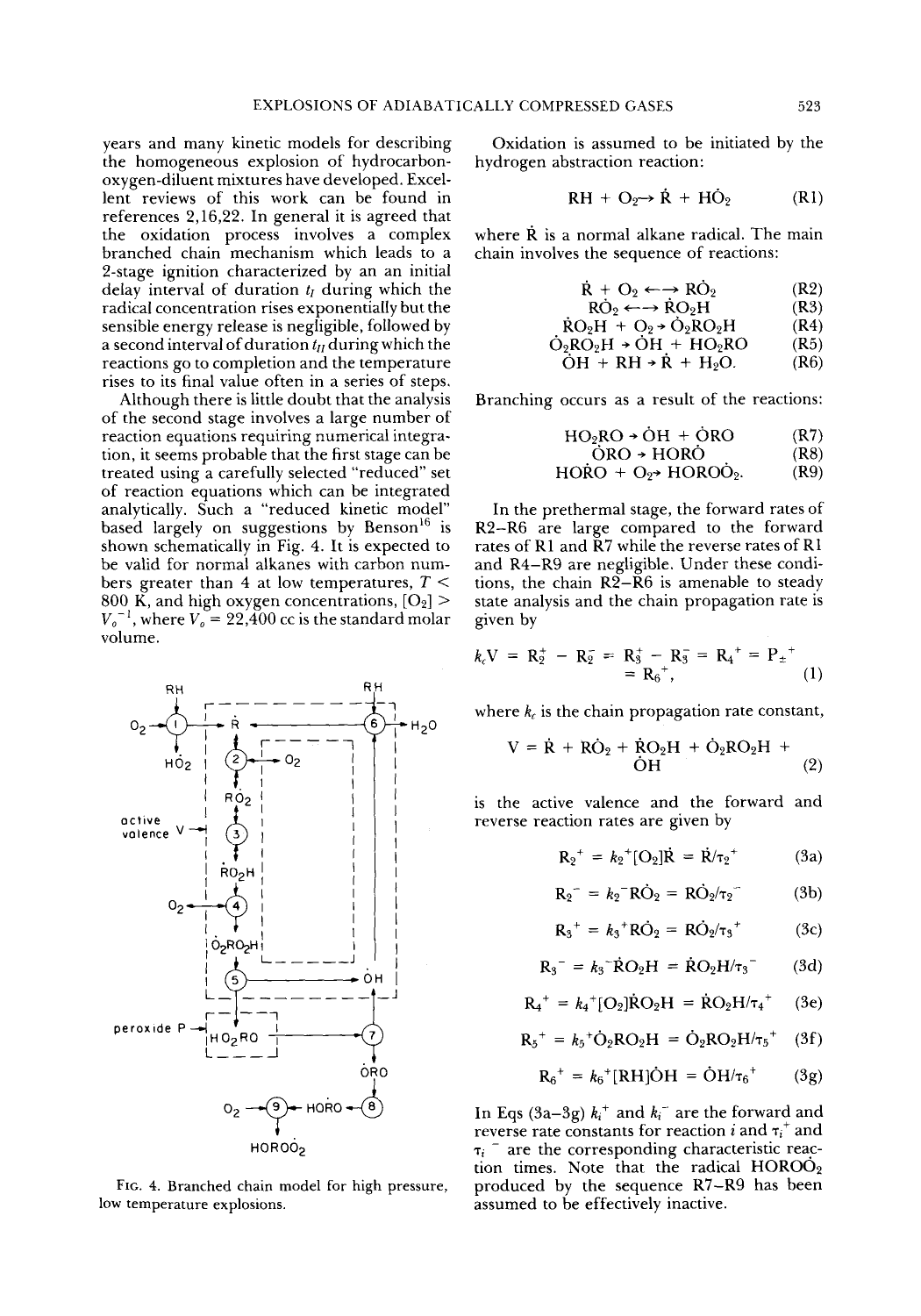| $E^-$<br>$log A^-$ | Refs  |  |  |  |  |  |
|--------------------|-------|--|--|--|--|--|
| $\theta$           | 16    |  |  |  |  |  |
| 27.4               | 16.24 |  |  |  |  |  |
| 11                 | 25    |  |  |  |  |  |
| 27.4               |       |  |  |  |  |  |
|                    | 25    |  |  |  |  |  |
|                    | 26    |  |  |  |  |  |
|                    | 16,27 |  |  |  |  |  |
|                    | 16    |  |  |  |  |  |
| 27.4               |       |  |  |  |  |  |
| 19.5               | 16    |  |  |  |  |  |
| 8                  | 16    |  |  |  |  |  |
| $-4$               | 28    |  |  |  |  |  |
| 8                  | 16    |  |  |  |  |  |
|                    | 17    |  |  |  |  |  |
|                    |       |  |  |  |  |  |

TABLE 1 (a) Arrhenius parameters for the equilibrium constant  $K = Ae^{-E/RT}$  and rate constants  $k^* = A^*e^{-E^*/RT}$ . Units: moles, cc, s, kcal

(b) Comparison of calculated and measured rate parameters.

| Fuel          | $E_{\rm o}$ | $log A_0$ | $log A_{\rm om}$ | $log A_{3m}$ |
|---------------|-------------|-----------|------------------|--------------|
| $C_5H_{12}$   | 25.5        | 10.7      | 10.4             | 0.3          |
| $C_6H_{14}$ . | 25.5        | 10.7      | 10.5             | 0.5          |
| $C_7H_{16}$   | 25.5        | 10.7      | 10.7             | 0.9          |

Combining Eqs. (1) and  $(3a-3g)$  gives the steady state radical concentrations:

$$
\dot{\text{OH}} = \text{V} \; k_c \tau_6^+ \tag{4a}
$$

$$
\dot{O}_2RO_2H = V k_c \tau_5^+
$$
 (4b)

$$
\dot{R}O_2H = V k_c \tau_4^+ \tag{4c}
$$

$$
R\dot{O}_2 = V k_c (\tau_3^+ + \tau_4^+ \tau_3^+/\tau_3^+) \qquad (4d)
$$

$$
\dot{\mathbf{R}} = \mathbf{V} k_c (\tau_2^+ + (\tau_3^+ + \tau_4^+ \tau_3^+ / \tau_3^-) \tau_2^+ / \tau_2^-)
$$
 (4e)

and substitution of these expressions into Eq. (2) gives the characteristic cycle time

$$
\tau_c = k_c^{-1} = \tau_6^+ + \tau_5^+ + \tau_4^+
$$
  
+ 
$$
\tau_3^+ (1 + \tau_4^+/\tau_3^+) (1 + \tau_2^+/\tau_2^-) + \tau_2^+.
$$
 (5)

The characteristic reaction times appearing in Eq. (5) have been calculated using the rate data summarized in Table la for conditions representative of those investigated in the constant volume bomb and rapid compression machines and are shown on the Arrhenius plot in Fig. 5. Also shown are the reaction times for several competing reactions, R10-RI4, omitted

from the present model. Although these reactions are expected to play an essential role in the analysis of 2-stage ignition at temperatures above 800 K<sup>10,17</sup>, the curves in Fig. 5 indicate they are unimportant for the determination of the first stage induction time  $t_i$  at lower temperatures. In addition all radical-radical and radical-intermediate reactions have been omitted because the concentrations of radicals and intermediates in the prethermal stage is sufficiently low to make such reactions negligible.

It can be seen from Fig. 5 and Eq. (5) that for  $T \leq 800 \text{ K}, \tau_1^{\text{T}} \geq \tau_7^{\text{T}} \geq \tau_c$ . Thus the use of the steady state approximation is well justified in this range and the rate equations for the active valance and the hydroperoxide can be written

$$
\dot{V} = O_2/\tau_1^+ + \Pi \Pi \tau_7^+ \tag{6}
$$
\n
$$
\dot{P} = V/\tau_c - P/\tau_7^+ \tag{7}
$$

where  $P = HO<sub>2</sub>RO$ . The corresponding energy equation for an ideal gas undergoing adiabatic compression is

$$
(C_p/R)\dot{T}/T = \dot{p}/p + \dot{Q}/MRT \tag{8}
$$

where  $C_p$  is the constant pressure molar heat capacity, R is the universal gas constant, M is the number of moles of gas and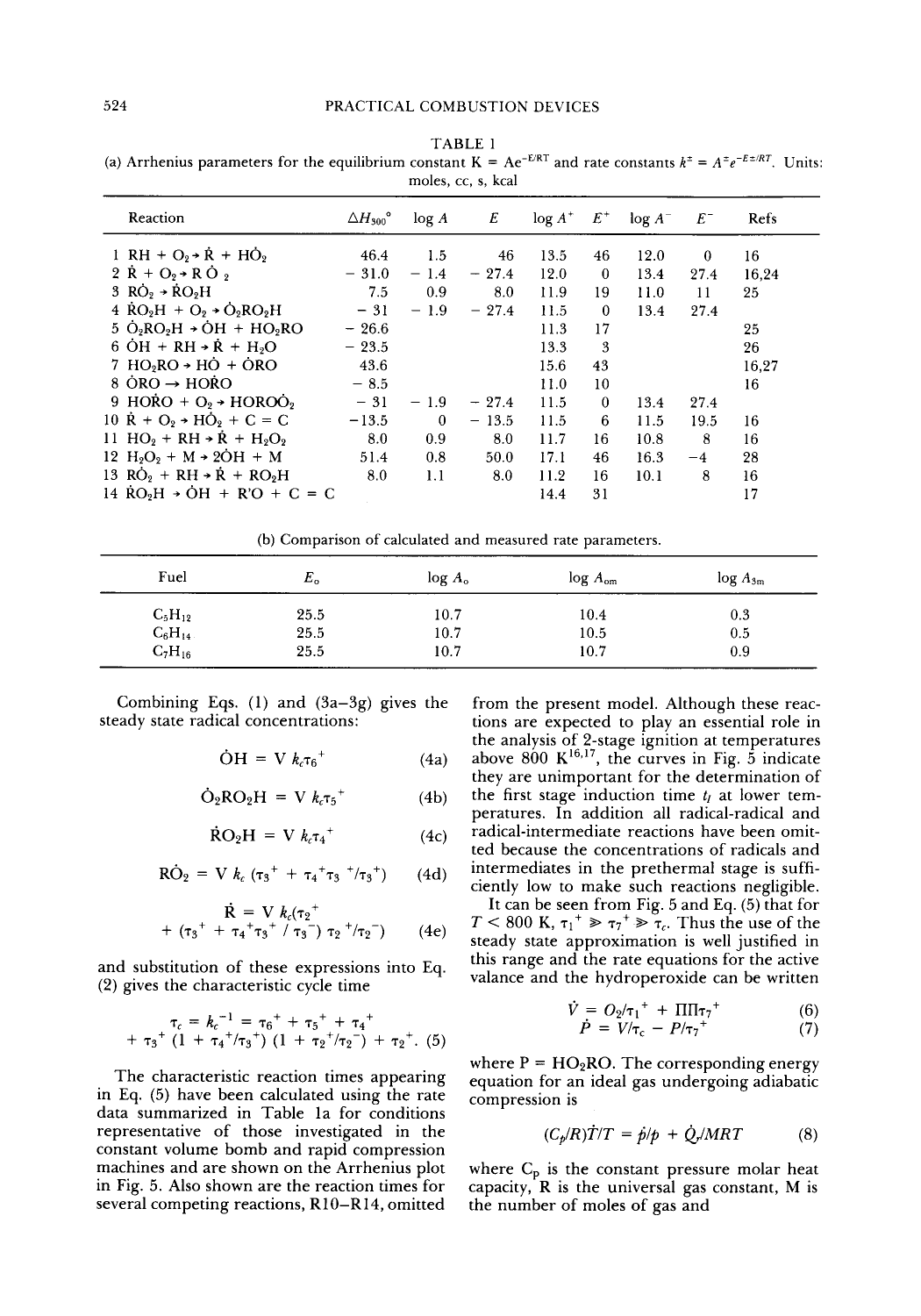

FIG. 5. Arrhenius plot of characteristic reaction times defined in the text calculated from data in Table la for representative conditions.

$$
\dot{Q}_r = -\sum_i (R_i^+ - R_i^-) \Delta H_i \tag{9}
$$

is the rate of energy release due to chemical reactions. In Eq. (9),  $\Delta H_i$  is the enthalpy the change in reaction i.

Using Eqs (1), (6) and (7) and the steady state assumption  $R_9^+ = P_8^+ = P_7^+ = \Pi \Pi \tau_7^+$ , Eq. (9) can be integrated to give

$$
Q_r = Q_c P + (Q_c + Q_p) V, \qquad (10)
$$

where

$$
Q_c = -\sum_{2}^{6} \Delta H_i = 107.5 \text{ kcal/mole} \qquad (11a)
$$

$$
Q_p = -\sum_{i=1}^{9} \Delta H_i = -4.1 \text{ kcal/mole} \qquad (11b)
$$

and the very small term  $O_2/\tau_1^+$  in Eq. (6) has been neglected. The fractional pressure rise in the gas due to chemical reactions can now be estimated from the relation

$$
(\Delta p/p)_{\rm r} \approx Q_{\rm r}/MRT \tag{12}
$$

Assuming  $T \approx 700$  K,  $M/O_2 \approx 5$  and  $V \ll P$ , Eqs  $(11)–(13)$  give

$$
(\Delta p/p)_{\rm r} \approx 15 \ (P/O_2) \tag{13}
$$

The first stage induction time  $t_1$  may be defined as the time when the pressure rise in the gas due to chemical reactions becomes measurable, This will occur when  $(\Delta p/p)_r$  is of order onepercent at which point *P/02* will be of order  $10^{-3}$ . Thus oxygen consumption is negligible and Eqs (6) and (7) are linear.

For a step rise in temperature such as that occurring behind a shock wave or approximated in a rapid compression machine or fast mixing process, Eqs  $(6)$  and  $(7)$  can be integrated to give

$$
P/O_2 = (\tau_7{}^+/\tau_1{}^+)(\cosh \lambda \tau - 1) \tag{14}
$$

and

$$
V/P = (\tau_c/\tau_7^+)^{-1/2} \sinh \lambda t/(\cosh \lambda t - 1) (15)
$$

where

$$
\lambda = (\tau_7 + \tau_c)^{-1/2} \tag{16}
$$

and it has been assumed consistent with the use of the steady state approximation that  $\tau_7^+ \geq \tau_c$ . For  $\lambda t \geq 1$ , Eqs (14) and (15) reduce to

$$
P/\mathcal{O}_2 = (\tau_7^+/2\tau_1^+)\,e^{\lambda t} \tag{14a}
$$

$$
V/P = (\tau_c / \tau_7^+)^{1/2} \tag{15a}
$$

For a slowly rising temperature such as that occurring in a constant volume bomb or spark ignition, Eqs (6) and (7) can be integrated approximately using the WKB method to obtain

$$
P/O_2 = (\tau_7{}^+/2\tau_1{}^+) e^{\lambda\tau_\beta} \tag{17}
$$

$$
V/P = (\tau_c/\tau_7^+)^{1/2}, \tag{18}
$$

where

$$
\tau_{\beta} = \left(\frac{d \ln \lambda}{dt}\right)^{-1} = \left(\frac{2RT}{E_c + E_7}\right) \left(\frac{d \ln T}{dt}\right)^{-1} (19)
$$

is a characteristic thermal rise time and  $E_c$  and  $E_7$ <sup>+</sup> are the activation energies for the rate constants  $k_c$  and  $k_7$ <sup>+</sup>. The condition for the validity of Eqs (17) and (18) is  $\lambda t > \lambda \tau_{\beta} > 1$ . Note that Eqs (17) and (18) are identical to (14a) and (15b) except for the replacement of t by  $\tau_{\beta}$ .

If it is now assumed in accord with the previous discussion of the energy equation, that thermal effects will be observable when *P/02*  rises above some critical value  $(P/O<sub>2</sub>)<sub>I</sub>$ , of order  $10^{-3}$ , Eqs (14a) and (17) can be combined to give

$$
t_I = \tau_\beta = (\tau_7{}^+\tau_c)^{1/2} \ln(2\tau_1{}^+\!/\tau_7{}^+)\ (P/O_2)_I\ (20)
$$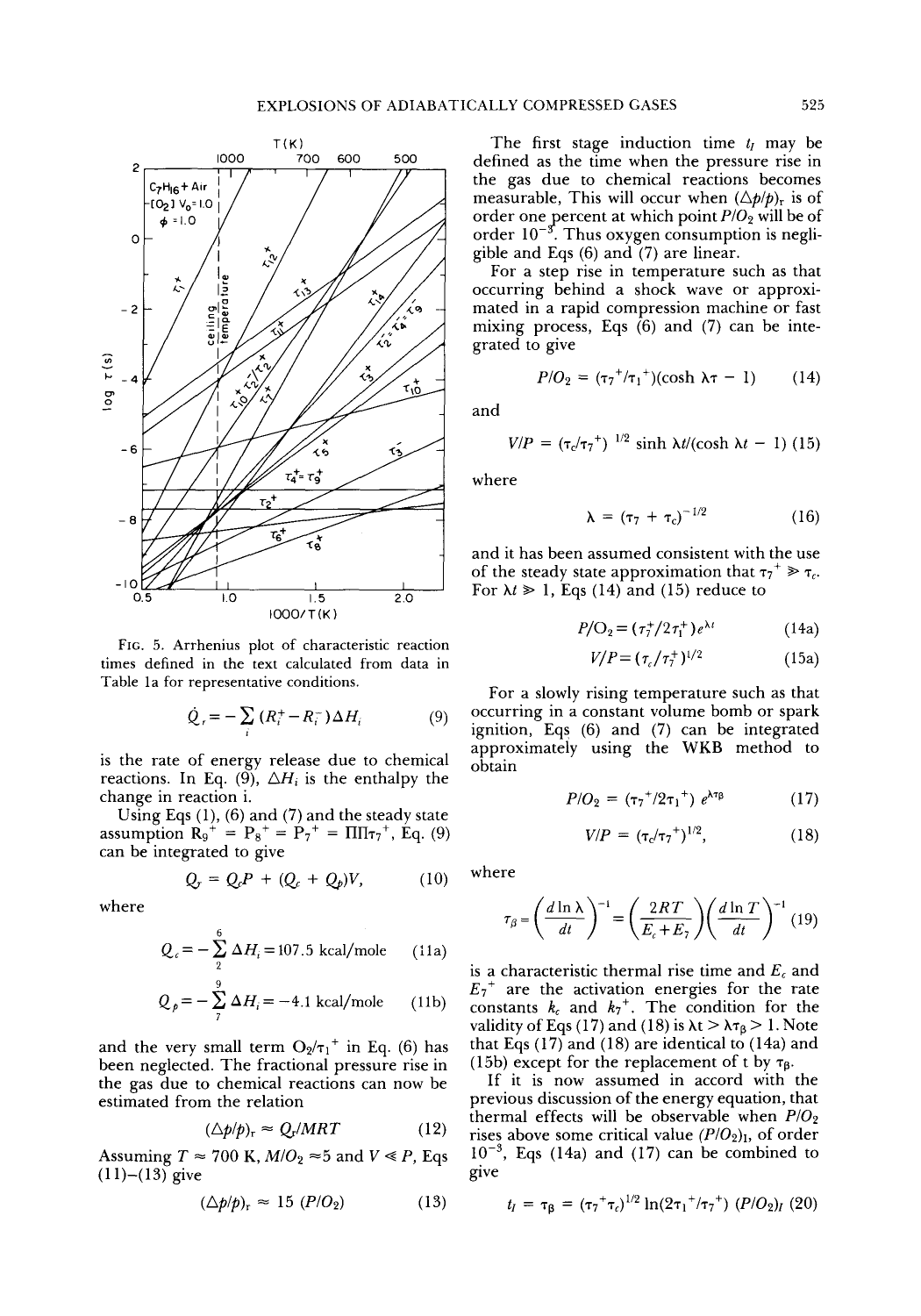stage induction time  $t_I$  observable in rapid where compression machines and the thermal rise time  $\tau_{\beta}$  at the explosion limit observable in the constant volume bomb.

At low temperatures where  $\tau_3^- > \tau_4^+$ , the and dominant term in Eq. (5) for  $\tau_c$  is  $\tau_3^+$  and Eq. (20) becomes

$$
t_{\rm I} = \tau_{\rm \beta} = (k_7 + k_3)^{-1/2} (12.3 - \ln[\rm RH] V_o) (21)
$$

in which rate constants have been substituted for characteristic times and the slowly varying logarithmic term has been evaluated using the Arrhenius parameters for  $k_1$ <sup>+</sup> and  $k_7$ <sup>+</sup> in Table la and nominal values of  $(P/O<sub>2</sub>)<sub>I</sub> = 10<sup>-3</sup>$  and T = 700 K. At higher temperatures where  $\tau_3$ <sup>-</sup> <  $\tau_2$ <sup>+</sup>the dominant term in Eq. (5) is  $\tau_3$ <sup>+</sup> $\tau_4$ <sup>+</sup>/ $\tau_3$ <sup>-</sup> =  $(K_3k_4^+[\text{O}_2])^{-1}$ , where  $K_3$  is the equilbrium constant for Reaction R3, and Eq. (20) becomes

$$
t_{I} = \tau_{\beta} = (k_{7}^{+} K_{3} k_{4}^{+} [O_{2}])^{-1/2}
$$
  
(12.3–ln[RH]V<sub>o</sub>) (22)

For  $\tau_3$ <sup>-</sup> >  $\tau_4$ <sup>+</sup>, Eq. (21) shows t<sub>I</sub> and  $\tau_8$  are independent of the oxygen concentration while for  $\tau_3^- < \tau_4^+$ , Eq. (22) shows that  $t_I$  and  $T_\beta$  are proportional to  $[O_2]^{-1/2}$ . In both cases the dependence of  $t_I$  and  $\tau_\beta$  on the fuel concentration is very weak.

For  $p > 1$  mPa and temperatures in the range  $650 < T < 800$  K, the present bomb experiments as well as previous experiments in rapid compression machines and spark ignition engines clearly show an important dependence of the explosion limit and first stage induction time on pressure. This indicates that under these conditions Eq. (22) is applicable and Reaction R4 rather than R3 is rate limiting. Estimates of the rate constant  $k_3$ <sup>+</sup> have been made by Baldwin et al.<sup>24</sup> while steric considerations suggest that  $k_4$ <sup>+</sup> should be somewhat smaller than  $k_2$ <sup>+</sup> for which Benson's estimate<sup>16</sup> has been used. As can be seen in Fig. 5, the requirement  $\tau_3^- < \tau_4^+$  for T  $> 650$  K can just be met if  $k_4$ <sup>+</sup>  $\approx k_2$ <sup>+</sup>/3. In this connection it is interesting to note that in their analysis of 2-stage ignition in the Thornton rapid compression machine, Cox and Cole found it necessary to set  $k_4^+ \approx k_2^+/200$  while at the same time increasing  $k_7$ <sup>+</sup> by a factor of 100 above the measured value<sup>26</sup>.

#### *IV Comparison of Experiment and Theory*

To compare Eq. (22) with the currently available experimental data, it is convenient to use the Arrhenius form

$$
\log [O_2]V_o \tau_\beta^2 = - 2 (\log A_o - E_o/2.3RT)(23)
$$

$$
\log A_o = \frac{1}{2} \log A_3 A_4^+ A_7^+ / V_o
$$
  
- log (12.3 - 2.3 log [RH]*V*<sub>o</sub> (24)

$$
E_o = \frac{1}{2} \left( E_3 + E_4^+ + E_7^+ \right) \tag{25}
$$

Equation (23) shows that the explosion limit in a gas undergoing adiabatic compression depends not only on the temperature and density but also on the characteristic thermal rise time  $\tau_{\beta}$ .

Equation (19) and data of the type shown in Fig. 3 have been used to calculate the values of  $[O_2]V_o\tau_B^2$  shown by the points on the Arrhenius plot in Fig. 6. The unburned gas temperatures  $T<sub>u</sub>$  were calculated from the initial temperature  $T_i$  and the pressure ratio p/p<sub>i</sub> assuming isentropic compression with variable  $\gamma$ <sub>u</sub>. The largest source of error occurred in the pressure measurement and was due almost entirely to an estimated 3 percent accuracy with which the oscillograms could be read. The estimated error in  $[O_2]V_{\sigma}^2 \vec{r}_{\beta}$  is the size of the points; the error in  $T_u$  is  $\pm 5$  C and is shown by the representative horizontal error bars.

Also shown in Fig. 6 by the broken curves are values of  $[O_2]V_0t_1^2$  obtained from rapid com-



FIG. 6. Correlation of experimental data based on Eq. (23). The points show the results of this investigation. The solid lines are "best fits" to the points for a theoretical activation energy of 25.5 kcal. The broken lines are results from rapid compression machine experiments.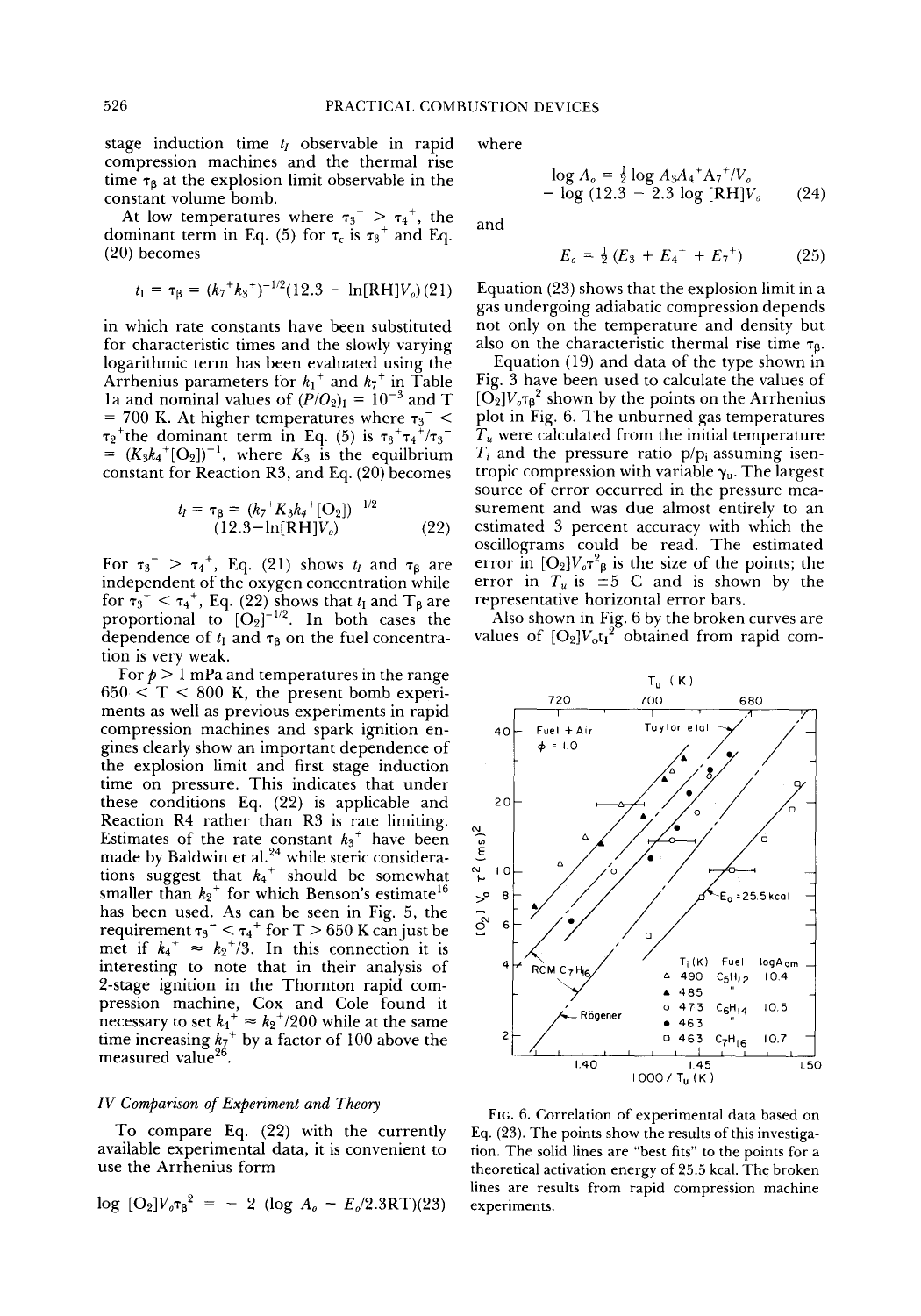pression machine experiments<sup>7,28</sup>. Considering the sensitivity of the measurements to the absolute temperature determination the agreement both in the magnitude and the temperature dependence of the results is remarkably good and well within the combined uncertainties of the various measurements. An important conclusion which can be drawn from this comparison is that compression of the gas by a hot radical rich flame front rather than a cold solid piston has little effect on the explosion process.

Due to the extremely narrow temperature range covered by the data, the activation energy  $E_0$  is Eq. (23) is not well determined by the bomb measurements. We have therefore used Eq. (25) and the data in Table la to calculate the expected activation energy and used the data in Fig. 6 to determine the preexponential factors  $A_{\text{om}}$  for the three fuels studied. These values are given in Table lb along with the corresponding calculated values of  $A_0$ . It can be seen that the measured values of  $A_{om}$  increase with increasing molecular weight and match the calculated value for heptane, This is consistent both with prior measurements and with the expected behavior of the equilibrium constant for reaction R3. The measured values  $A_{3m}$  are also given in Table lb.

#### *V Summary and Conclusions*

- 1) Explosion limits measured in constant volume bombs and first stage induction times measured in rapid compression machines at temperature below 800 K and pressures above 1 mPa are essentially independent of fuel concentration and scale as  $t_1[O_2]^{1/2}$ .
- 2) A simple second order branched chain model can be used to fit data from both the constant volume bomb and rapid compression machines with relatively minor modifications in previously published rate constants.
- 3) Comparison of constant volume bomb and rapid compression machine results shows no significant different between compression by a hot flame front or a cold piston.
- 4) Ionization probe signals indicate that "explosion" of the gas in the constant volume bomb is effectively homogeneous.

#### *Acknowledgement*

This work was supported by a grant from the Department of Energy under contract number DE-AC04-81AL16310.

#### REFERENCES

- 1. LEWIS, B. AND VON ELBE, G.: Combustion, Flames and Explosions of Gases, Academic Press, N.Y. 1951.
- 2. DIXON-LEWIS, G. AND WILLIAMS, D.J.: Comprehensive Chemical Kinetics, Vol 17, C.H. Bamford and C.F.H. Tipper, Eds., Elsevier, Amsterdam 1977
- 3. WESTBROOK, C. AND DRYER, F., Combust. Flame, *37* 171 (1980).
- 4. WARNATZ, J., 18th International Comb. Symp. 369 (1981).
- 5. POLLARD, R.T.: Comprehensive Chemical Kinetics, Vol 17, C.H. Bamford and C.F.H. Tipper, Eds., Elsevier, Amsterdam (1977).
- 6. DRYER, F.L. AND BREZINSKI K., Combust. Sci. and Tech. *45* 199 (1985).
- 7. TAYLOR, C.F., TAYLOR, E.S., LIVINGOOD, J.C., RUSSELL, W.A. AND LEARY, W.A., SAE Transactions 4 232 (1950).
- 8. HALSTEAD, M.P., KIRSCH, L.J. AnD QUINN, C.P., Combust. Flame *30* 45 (1977).
- 9. GRIFFITHS, J.F. ANn HASKO, M.S., Proc. R. Soc. Lond. *A393* 371 (1984).
- 10. TAYLOR, C.F. AND TAYLOR, E.S.: The Internal Combustion Engine, International Textbook Co., Scranton, PA 1966.
- 11. OBERT, E.F., Internal Combustion Engines and Air Pollution, Intext Educational Publishers, New York, (1973).
- 12. PAHNKE, A, COHEN, P. AND STURGIS, B., Ind. Eng. Chem. *46* 1024 (1954), SAE Trans *63* 253 (1955).
- 13. TRUMPY, D.K., UYEHARA, O.A. AND MYERS, P.S., SAE Trans 78 1849 (1969).
- 14. LIVlNGOOn, J.C. AND Wu, P,C,, 5th International Combustion Symposium p. *34,* The Combustion Institute (1955).
- 15. HALSTEAD, M.P., KIRSCH, L.J., PROTHERO, A. AND QUINN, C.P., Proc. R. Soc. Lond. *A346* 515 (1975).
- 16. BENSON, S.W., Prog. Energy Combust. Sci. 7 125 (1981), see also Oxidation Communications 2 169, (1982).
- 17. Cox, R.A. AND COLE, J.A., Combust. Flame *60*  109 (1985).
- 18. PITZ, w.J. AND WESTBROOK,, C.K., Combust. Flame *63* 113 (1986).
- 19. BENSON, S.W., Thermochemical Kinetics, Wiley, (1976).
- 20. METGHALCHI, M. AND KECK, J.C., Combust. Flame *38,* 143 (1980).
- 21. LIGHTFOOT, N.S. AND NEGUS, C.R., 20th International Symposium on Combustion, p. 111, The Combustion Institute (1984).
- 22. HUCKNALL, D.J., Chemistry of Hydrocarbon Combustion, Chapman and Hall, London, (1985).
- 23. MORGAN, C.A. PILLING, M.J. AND TULLOCK, J.M., J. Chem. Soc., Faraday Trans. H 78 1323 (1982).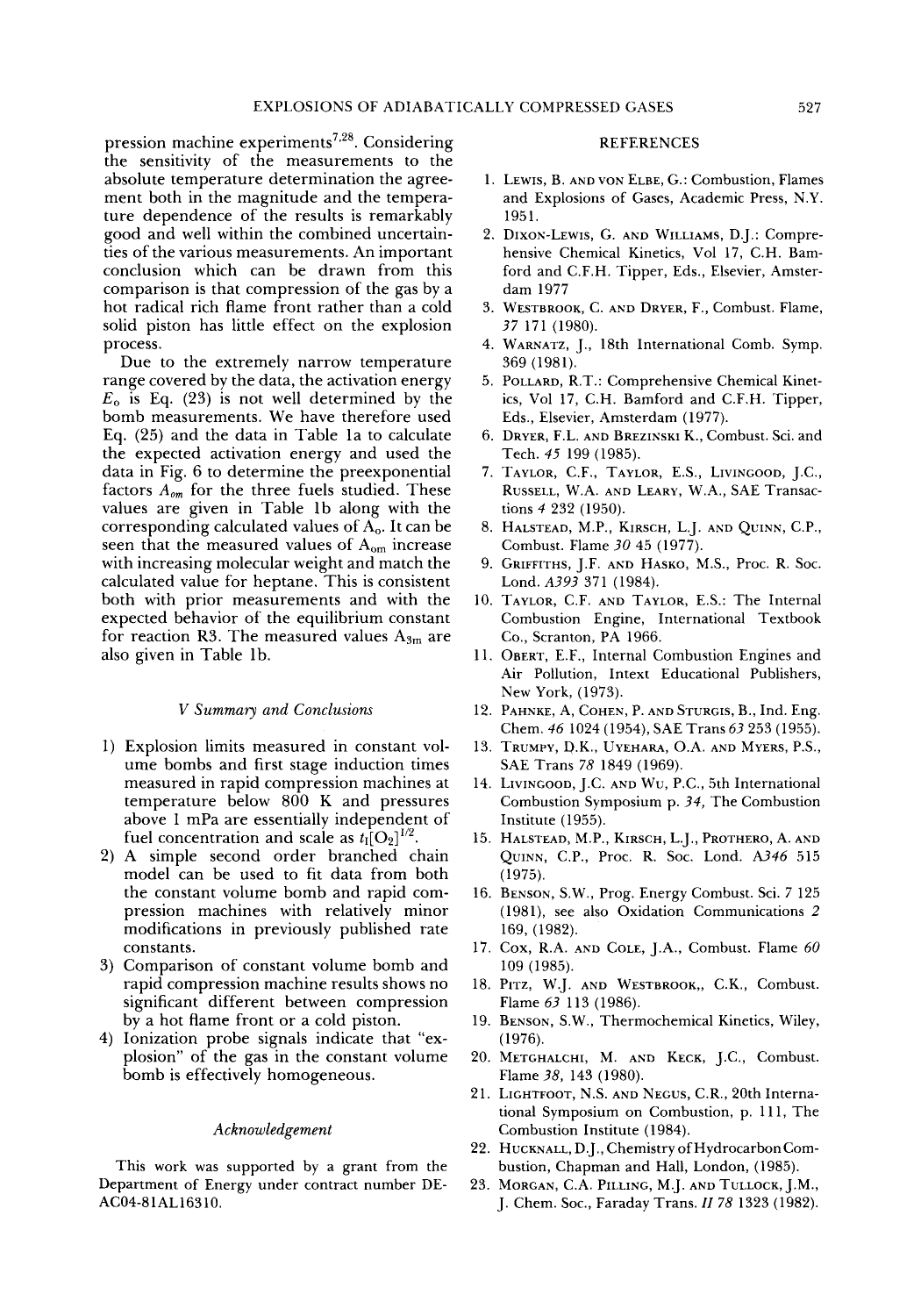- 24. BALDWIN, R.R. HISKAM, M.W.M., WALKER, R.W., J. Chem. Soc., Faraday Trans. *178* 1615 (1982).
- 25. COHEN, N. AND WESTBURG, K.R., Aerospace Report No. ATR-82(7888)-3 (1982).
- 26. SAHETCHIAN, K.A., HEISS, A., RIGNY, R. AND BEN-AIM, R.I., Int. J. Chem. Kinet. *14* 1325 (1982).
- 27. BAULCH, D.L., DRYSDAL, D.D., DUXBURY, J. AND GRANT, S., Evaluated Kinetic Data for High Temperature Reactions, p.3 Butterworths, London, 1976.
- 28. ROGENER, H., Z. Elektrochem *53* 389 (1949).

# **COMMENTS**

*C. Morley, Shell Research.* The mechanism used is suitable only for cool flames and cannot be used to predict a true ignition. How can you compare the results with experimental measurements on true ignition?

*Author's Reply.* It is known from experiments in rapid compression machines that for near stoichiometric mixtures at temperatures  $T_u \le 750^{\circ}$ K and oxygen concentrations  $[O_2]V_o \ge 1$ , the second stage induction duration is short compared to the first stage induction time. Thus, under these conditions only the so-called cool flame reactions are necessary to calculate total induction times and corresponding explosion limits. To extend the model to higher temperatures, it will obviously be necessary to include additional second stage reactions in the model and we are currently engaged in doing this.

*C. Westbrook, Lawrence Livermore National Lab.* Do you have plans to extend your approach to branchedchain fuels? Your paper provides a very nice demonstration of the influence of fuel molecular size on ignition rate. Consideration of fuel structure would be very valuable.

*Author's Reply.* Fuel structure is very important in determining the rate of the isomerization reaction  $R\dot{O}_2 \rightleftharpoons \dot{R}O_2H$  which is included in the model presented. A preliminary comparison with experiment has been made in the case of isooctane, but it was not included in the paper, partly because of space limitations, and partly because the experimental data was too uncertain to draw quantitative conclusions. Qualitative agreement was good, however.

*C. K. Wu, Chinese Academy of Science.* Would you please comment in general on the relative merits of the bomb and the rapid-compression-machine in studies of this type?

*Author's Reply.* There is no question that because the motion of the piston can be preprogrammed, rapid compression machines are far more versatile than constant volume bombs for basic studies of chemical reaction rates. For studies of explosion limits however, constant volume bombs have the advantages of simpler construction, lower cost, and easier operation. In addition, because the gas is compressed by a flame front, they provide a better simulation of the compression process leading to knock in firing spark-ignition engines. It is for such studies that I feel constant volume bombs are best suited and direct comparisons of explosion limits measured in constant volume bombs and rapid compression machines are essential for developing and validating reliable knock models.

*J. Franck.* In your talk you presented a diagram, an Arrhenius plot of the explosion density as a function of reciprocal temperature. Within this diagram you showed the results of some of the rapid compression work done in the 50's.

What temperature did you take when including the rapid compression data in your plot? Was it the end of compression temperature, the minimum temperature the gas experienced in the ignition delay time, or the temperature at which the gas mixture actually ignited?

At Leeds University we have found that the compression temperature might not be the right parameter since the preceeding temperature history of the gas during the delay period depends strongly on the heat loss from the gas. This also affects the ignition limit which shifts to higher temperatures as the heat loss is increased.

Could you please comment with respect to the above points on your comparison between the constant volume and the rapid compression work.

*Author's Reply.* The temperature used in Figure 7 to correlate explosion limits measured in the constant volume bomb and first-stage induction times measured in rapid compression machines in the 1950's was the adiabatic core gas temperature at the time a